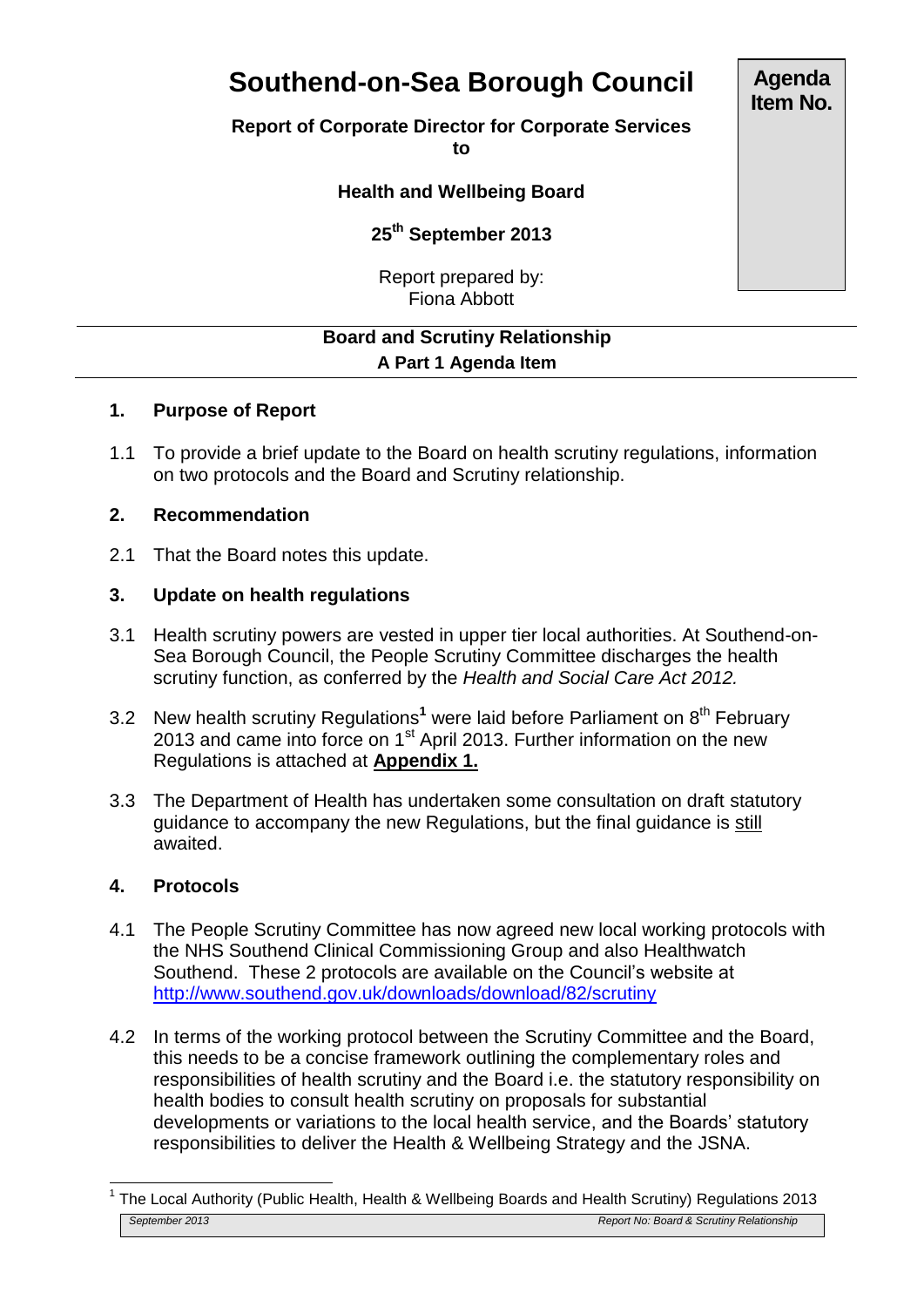4.3 A draft protocol has been drawn up but needs further review and consultation. It will however be brought to the Board as soon as possible once the statutory guidance has been received.

## **5. Corporate Implications**

- 5.1 Contribution to Council's Vision and Critical Priorities Becoming an excellent and high performing organisation.
- 5.2 Financial Implications not at present.
- 5.3 Legal Implications none.<br>5.4 People Implications none
- People Implications none.
- 5.5 Property Implications none.
- 5.6 Consultation as described in report.<br>5.7 Equalities Impact Assessment none
- 5.7 Equalities Impact Assessment none.<br>5.8 Risk Assessment none.
- 5.8 Risk Assessment none.

#### **6. Background Papers** –

• Report to People Scrutiny Committee on  $9<sup>th</sup>$  July 2013

#### **7. Appendices**

#### **Appendix 1 Health scrutiny regulations – main points**